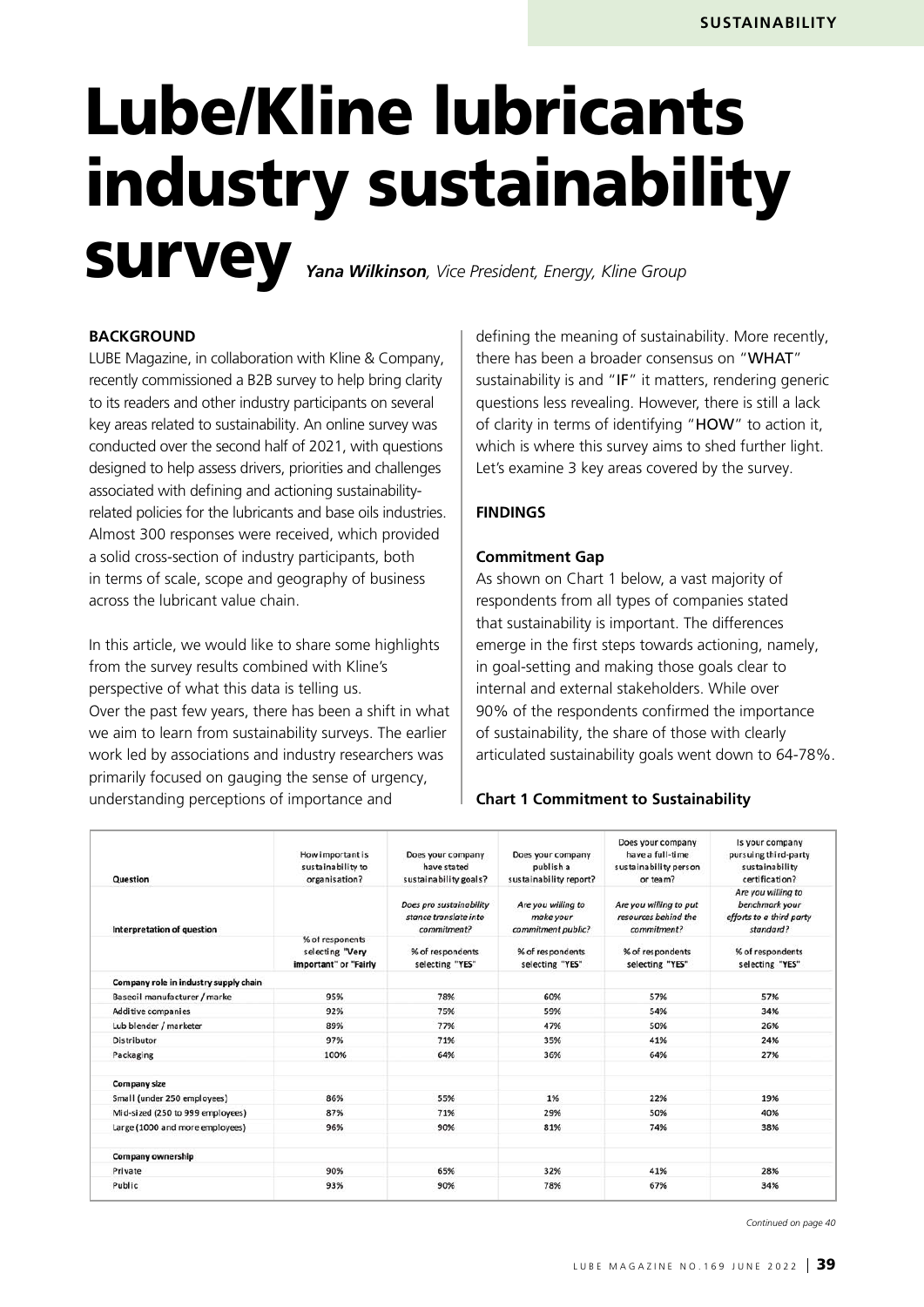When we examine what drives the differences, several patterns emerge:

- **Size:** Companies having a sustainability goal increases from 55% for small to 71% for mid-size and 90% for large. The same trend is reflected for publishing a sustainability report, having a dedicated sustainability team, and pursuing third-party certification.
	- SMEs lag behind larger companies, and private companies are considerably behind public ones when it comes to defining the goals and reporting.
	- Smaller companies likely have lower resources to fund sustainability initiatives that will not have immediate payback; they are also not facing as much scrutiny as their larger competitors.
	- This situation is expected to change rapidly, and smaller companies should use this period to define their sustainability strategy.
- **Ownership:** Public companies are further along in their sustainability journey. In our view, this correlates with the visible rise in use of sustainability-related metrics by financial and institutional investors as a tangible performance KPI alongside more traditional criteria. Such scrutiny, to which public companies are exposed more than their private peers, will drive the need to understand and credibly document companies' current state, aspirations and strategies.
- **Type of company/Value chain position:** Although there is a less consistent pattern in responses, baseoil companies are edging ahead in terms of committing to specific goals, reporting and having dedicated teams.
	- One of the explanations could be the fact that base oil companies tend to be larger, hence more exposed to scrutiny from regulators and investors. But this is also a reflection of an objective reality that base oils are a key raw material for formulated products. Hence, any lifecycle assessment and impact mitigation across the lubricant value chain will require solving for the footprint of basestocks and other major raw materials. Another view is that the base oil industry has significant surplus supply, including supply of high quality/high performance basestocks. As a result, performance no longer offers product

differentiation as it did 5 or 10 years ago. In its place, low/net-zero carbon footprint or renewable sourcing of feedstocks is emerging as the key product differentiation factor.

• Packaging companies are an interesting case to this point: there is a strong commitment expressed by the respondents, as well as the highest share of responses, indicating the availability of dedicated resources vs. other types of lube value chain players. This could be down to the fact that packaging is a value chain step that is easier to diagnose and control. A bonus point for packaging efforts is the end-customer interface. Packaging is a "touchpoint" with both B2B and B2C customers, giving it a special significance as means of telling a sustainability story which customers can "touch and feel".

#### **Measurement Gap**

Third-party certification matters for two main reasons:

- Firstly, one needs to measure before starting to manage (e.g. product and corporate footprint).
- Secondly, having certification from reputable sources is key for creating a credible communication and marketing strategy for customers, suppliers and other stakeholders, like investors and regulators.

From the scores in Chart 1, we can clearly see that all the respondents still have much to do in certification. SMEs report the lowest engagement (19%) among all groups in pursuing certification. It is not entirely unexpected, as managing the certification process, developing data and choosing relevant and credible external partners require dedicated specialist resources, which less than a quarter of respondents from SMEs claim to possess.

**Metrics:** Measuring product carbon footprint and life-cycle have been consistently mentioned as the most important metrics to measure sustainability improvements. This may be because reducing carbonfootprint is seen as the most concrete step towards sustainability.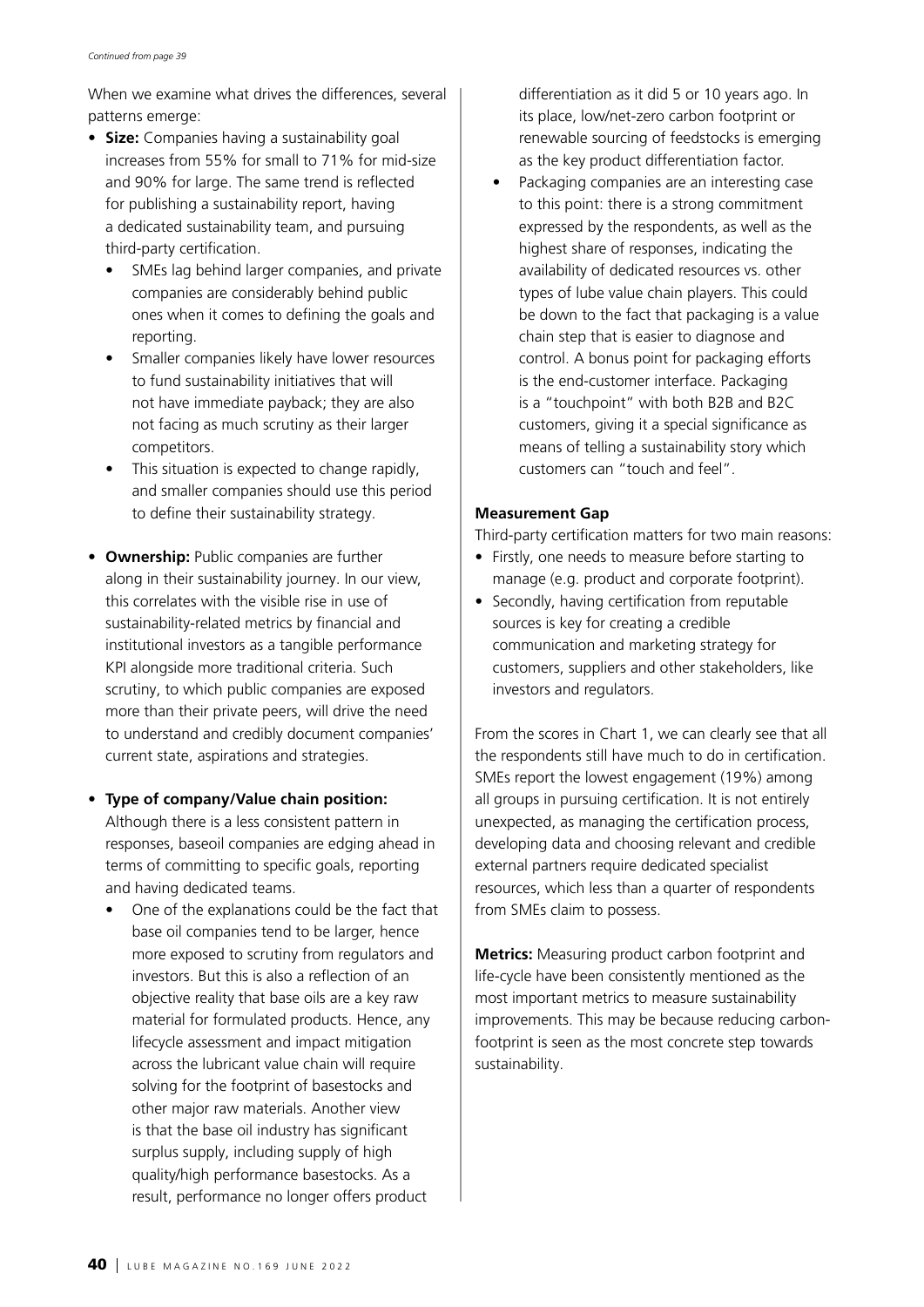*Continued on page 42*

LUBE MAGAZINE NO.169 JUNE 2022  $\vert$  41

#### **Chart 2**

|                      |   | Baseoil Co. Additive Co. Lube Co. |   | Dist. | Packaging      | <b>Small</b> | Mid | Large          | Private | <b>Public</b> |  |
|----------------------|---|-----------------------------------|---|-------|----------------|--------------|-----|----------------|---------|---------------|--|
| Org carbon footprint |   |                                   |   |       |                |              |     |                |         |               |  |
| Product life cycle   |   | 2                                 |   |       | $\overline{2}$ |              |     | 2              |         |               |  |
| Impact on society    | 3 | 3.                                | 4 | 4     | 4              | 4            | 3   | 3              | 4       | 3             |  |
| Product recycling    | 4 | 4                                 | 3 | 3     | 3              | 3            | 4   | $\overline{4}$ | 3       | 4             |  |
| DK                   |   | 6                                 |   |       |                |              |     |                |         |               |  |
| Other<br>152291152   | F |                                   |   |       |                |              |     |                | в       |               |  |

#### **Starting with "Why"** *Understanding the drivers for action*

In the survey, we tested 14 influencing factors which can be broadly organised into 5 key categories as shown on the chart below. There does not appear to be much variation in responses based on type of company, size, and ownership. If we rank them by the order of stated importance from most to least important, leadership, company reputation, government regulations, customers, and shareholders top the list.

Finding Leadership in the number 1 position points to an important shift from "wait and see" position to a more proactive stance by many management teams, regardless of whether it is a push (conviction or anticipating) or pull (customer/partner requests). The contrast between the ranking for leadership and employees as drivers of sustainability could mean that in most companies, employees do not feel empowered enough to demand more action on sustainability and leadership buy-in is important to get a sustainability program started.

Shareholders as influencers of sustainability efforts get middling rating from respondents. This bears

watching. In a recent article in The Economist (Habeas Carbon, April 23, 2022) the role of shareholders to drive change is highlighted and it is likely to grow even more important in the future.

### *Defining the benefits:*

As illustrated on Chart 4, future-proofing business topped the list as the most important benefit followed by innovation in sourcing, manufacturing, products, and services. Employee satisfaction / retention, saving money / improving efficiencies appear to have lower pull at this stage. We believe, however, that this hierarchy will evolve as the level of sophistication grows, and as companies learn from successes and challenges of the early movers, and their own experience.

Respondents from public companies list "doing good / doing right" (or possibly being seen to do so) as the most important benefit, also consistent with SME's community-centered ethos.

In terms of finding the right balance between doing good and doing good business, a significant share of respondents from the large companies feel that they have found the right balance, with just over a

|                          |                      |                         | Baseoil Co. Additive Co. Lube Co. |                | Dist.          | Packaging       | Small          | Mid            | Large          | Private        | Public         |
|--------------------------|----------------------|-------------------------|-----------------------------------|----------------|----------------|-----------------|----------------|----------------|----------------|----------------|----------------|
| Leadership               | Internal             |                         |                                   |                |                |                 |                | 2              |                |                |                |
| <b>Employees</b>         | pressure             | 12                      | $\overline{7}$                    | $\overline{7}$ | 6              | 5               | 7              | $\overline{7}$ | 9              | 7              | 8              |
| <b>Financial lenders</b> | <b>Pressure from</b> | $\overline{\mathbf{8}}$ | 12                                | 11             | 13             | 11              | 11             | 13             | 12             | 12             | 13             |
| Rating agency            | Financial            | $\overline{7}$          | 13                                | 12             | 14             |                 | 14             | 9              |                | 13             | 9              |
| Shareholder              | Sector               | $\overline{\mathbf{3}}$ | 5.                                | 4              | $\overline{2}$ | 7               | 4              | 5              | 5              | 5              | 4              |
| Customer                 |                      | $\overline{\mathbf{2}}$ | 4                                 | 3              | 4              | $6\overline{6}$ | 3              |                | $\overline{2}$ | з              | 3              |
| Suppliers                | Pressure from        | 9                       | 9                                 | 9              | 8              | 10              | 8              | 10             | 11             | 9              | 10             |
| <b>Competitors</b>       | supply chain         | 10                      | 10                                | 8              | 10             | 8               | 9              | 8              | $\overline{7}$ | 8              | $\overline{7}$ |
| <b>Outsourcing Cos</b>   |                      | 14                      | 14                                | 14             | 11             |                 | 13             | 11             | 13             | 14             | 14             |
| Industry trends          |                      | 6                       | 6                                 | 6              | $\overline{7}$ | 3               | 6              | з.             | 6              | 4              | 6              |
| obsolesence              | Industry             | 11                      | 8                                 | 10             | 9              | 9               | 10             | 14             | 8              | 10             | 12             |
| associations             | enviroment           | 13                      | 11                                | 13             | 12             | 12              | 12             | 12             | 10             | 11             | 11             |
| Govt regs                |                      | 5                       | 3                                 | 2              | 5              | $\mathbf{z}$    | 5              | 6              | 3              | 6              | $\overline{2}$ |
| Reputation               | Other                | 4                       | $\overline{\mathbf{z}}$           | 5 <sup>1</sup> | 3              | 4               | $\overline{a}$ | 4              | 4              | $\overline{z}$ | 5              |

### **Chart 3**